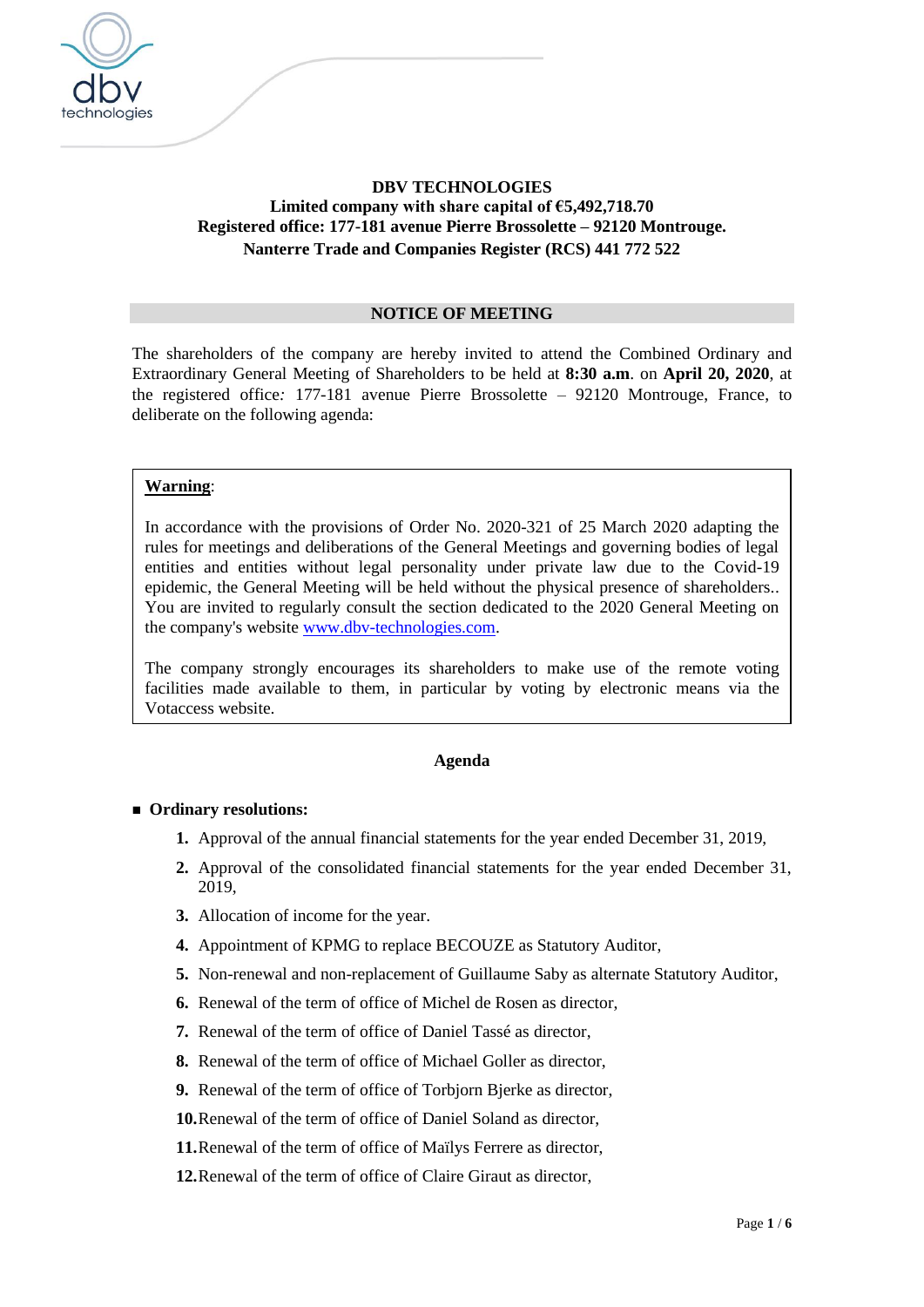

- **13.**Approval of the compensation policy for the Chairman of the Board of Directors and for the directors,
- **14.**Approval of the compensation policy for the Chief Executive Officer and/or any other executive corporate officer,
- **15.**Approval of the information set out in section I of Article L.225-37-3 of the French Commercial Code,
- **16.**Approval of the fixed, variable and non-recurring components of overall compensation and benefits of all types paid or assigned during the year ended to Pierre-Henri Benhamou, Chairman of the Board of Directors until March 4, 2019,
- **17.**Approval of the fixed, variable and non-recurring components of overall compensation and benefits of all types paid or assigned during the year ended to Michel de Rosen, Chairman of the Board of Directors from March 4, 2019,
- **18.**Approval of the fixed, variable and non-recurring components of overall compensation and benefits of all types paid or assigned during the year ended to Daniel Tassé, Chief Executive Officer,
- **19.**Approval of the fixed, variable and non-recurring components of overall compensation and benefits of all types paid or assigned during the year ended to David Schilansky, Deputy Chief Executive Officer until August 31, 2019,
- **20.**Approval of the fixed, variable and non-recurring components of overall compensation and benefits of all types paid or assigned during the year ended to Laurent Martin, Deputy Chief Executive Officer (until January 8, 2020),
- **21.**Authorization to be granted to the Board of Directors to buy back company shares on the Company's behalf pursuant to Article L. 225-209 of the French Commercial Code, length of authorization, purpose, terms, and maximum amount,

### **Extraordinary resolutions:**

- **22.**Delegation of powers to be granted to the Board of Directors to increase the capital by means of the incorporation of reserves, profits and/or premiums, duration of the delegation, maximum par value of the capital increase, treatment of fractional shares,
- **23.**Delegation of powers to be granted to the Board of Directors to issue ordinary shares giving access, as the case may be, to ordinary shares or to the allocation of debt securities (of the Company or a group company), and/or securities giving access to ordinary shares (of the Company or a group company), without pre-emptive rights, by means of a public offer (excluding the offers set out in section 1 of Article L.411-2 of the French Monetary and Financial Code), and/or as consideration for securities in the context of a public exchange offer, duration of the delegation, maximum par value of the capital increase, issue price, option to limit the increase to the total amount of subscriptions or to allocate unsubscribed securities,
- **24.**Delegation of powers to be granted to the Board of Directors to issue ordinary shares giving access, as the case may be, to ordinary shares or to the allocation of debt securities (of the Company or a group company), and/or securities giving access to ordinary shares (of the Company or a group company), without pre-emptive rights, by means of a public offer referred to in paragraph 1 of Article L.411-2 of the French Monetary and Financial Code, duration of the delegation, maximum par value of the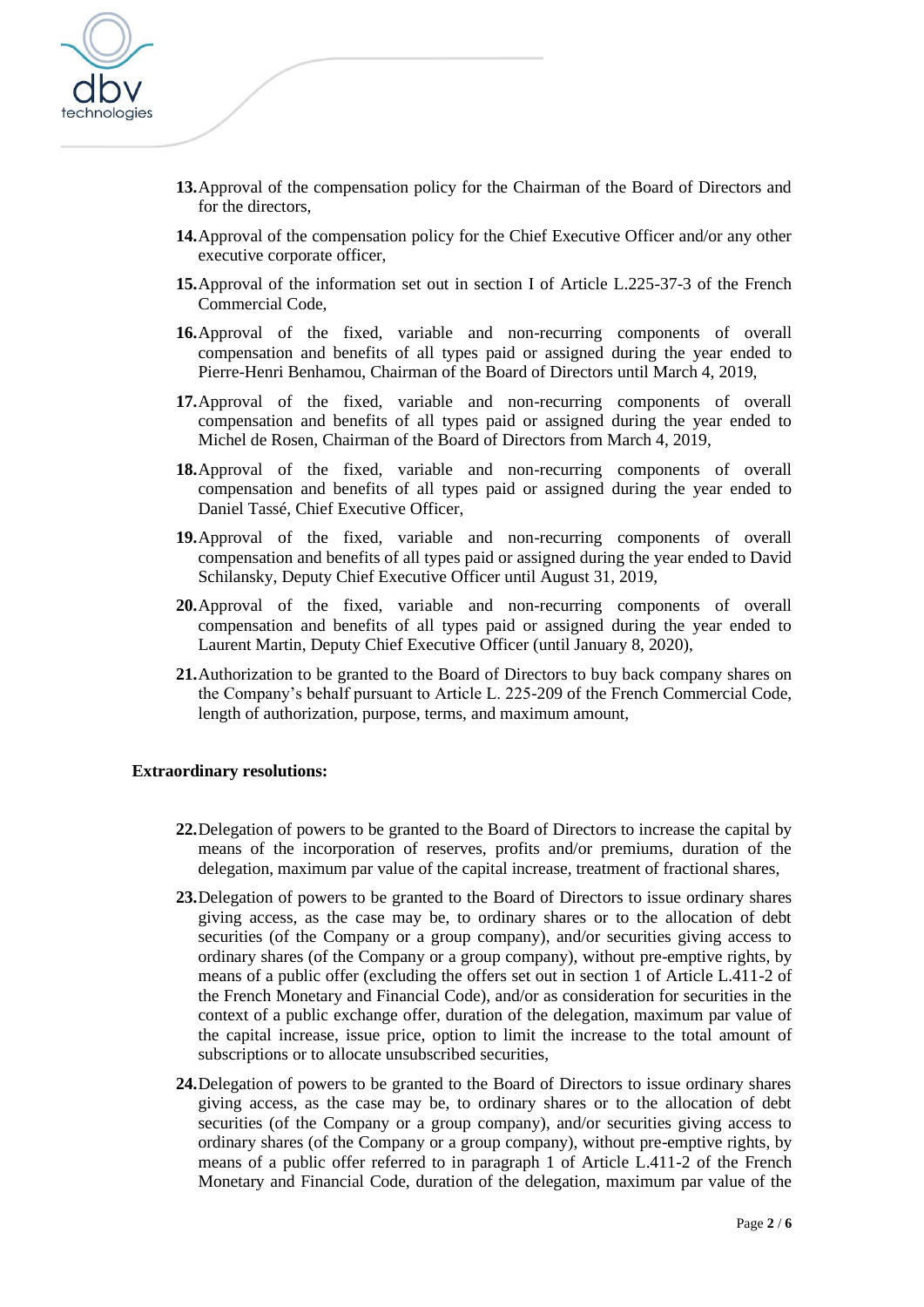

capital increase, issue price, option to limit the increase to the total amount of subscriptions or to allocate unsubscribed securities,

- **25.**Authorization, in the event of an issue without pre-emptive rights, to set the issue price according to the terms set by the General Meeting, within a limit of 10% of the capital per year,
- **26.**Delegation of powers to be granted to the Board of Directors to issue ordinary shares, giving, if applicable, access to ordinary shares or the allocation of debt securities (of the Company or a group company) and/or securities giving access to ordinary shares (of the Company or a group company), with pre-emptive subscription rights waived in favor of categories of persons with certain characteristics, duration of the authorization, maximum par value of the capital increase, issue price, option to limit the total amount of subscriptions or to allocate unsubscribed securities,
- **27.**Authorization to increase the total amount of issues,
- **28.**Delegation of powers to be granted to the Board of Directors to increase the capital by means of the issue of ordinary shares and/or securities giving access to capital, up to the limit of 10% of the capital, in consideration for contributions in kind of equity securities or securities giving access to the capital, duration of the delegation,
- **29.** Overall limit on the maximum authorized amounts set under the  $23<sup>rd</sup>$ ,  $24<sup>th</sup>$ ,  $26<sup>th</sup>$  and  $28<sup>th</sup>$ Resolutions of this Meeting,
- **30.**Delegation of powers to be granted to the Board of Directors to increase the share capital by means of the issue of ordinary shares and/or securities giving access to capital, with pre-emptive subscription rights waived in favor of members of a company savings plan pursuant to Articles L.3332-18 et seq. of the French Labor Code, duration of the delegation, maximum nominal amount of the capital increase, issue price, option to award bonus shares pursuant to Article L.3332-21 of the French Labor Code,
- **31.**Authorization to be granted to the Board of Directors to allocate free existing and/or future shares to members of staff and/or certain corporate officers of the Company or related companies or economic interest groups, with shareholders waiving their preemptive rights, length of authorization, maximum amount, duration of vesting periods specifically in respect of disability and, if applicable, holding periods,
- **32.**Authorization to be granted to the Board of Directors to grant share subscription and/or purchase options (stock options) to members of staff and/or certain corporate officers of the company or related companies or economic interest groups, with shareholders waiving their pre-emptive rights, length of authorization, maximum amount, strike price, maximum term of the option.
- **33.**Amendment of Article 10 of the by-laws in order to extend the term of office of directors to 3 years and enable terms of office to be staggered,
- **34.**Amendment of Article 11 of the by-laws in order to provide for the possibility of consulting the directors in writing, in the circumstances and in accordance with the procedures set out in the regulations,
- **35.**Harmonization of the by-laws,
- **36.**Applicable references in the event of changes to the legal codes,
- **37.**Powers to complete formalities.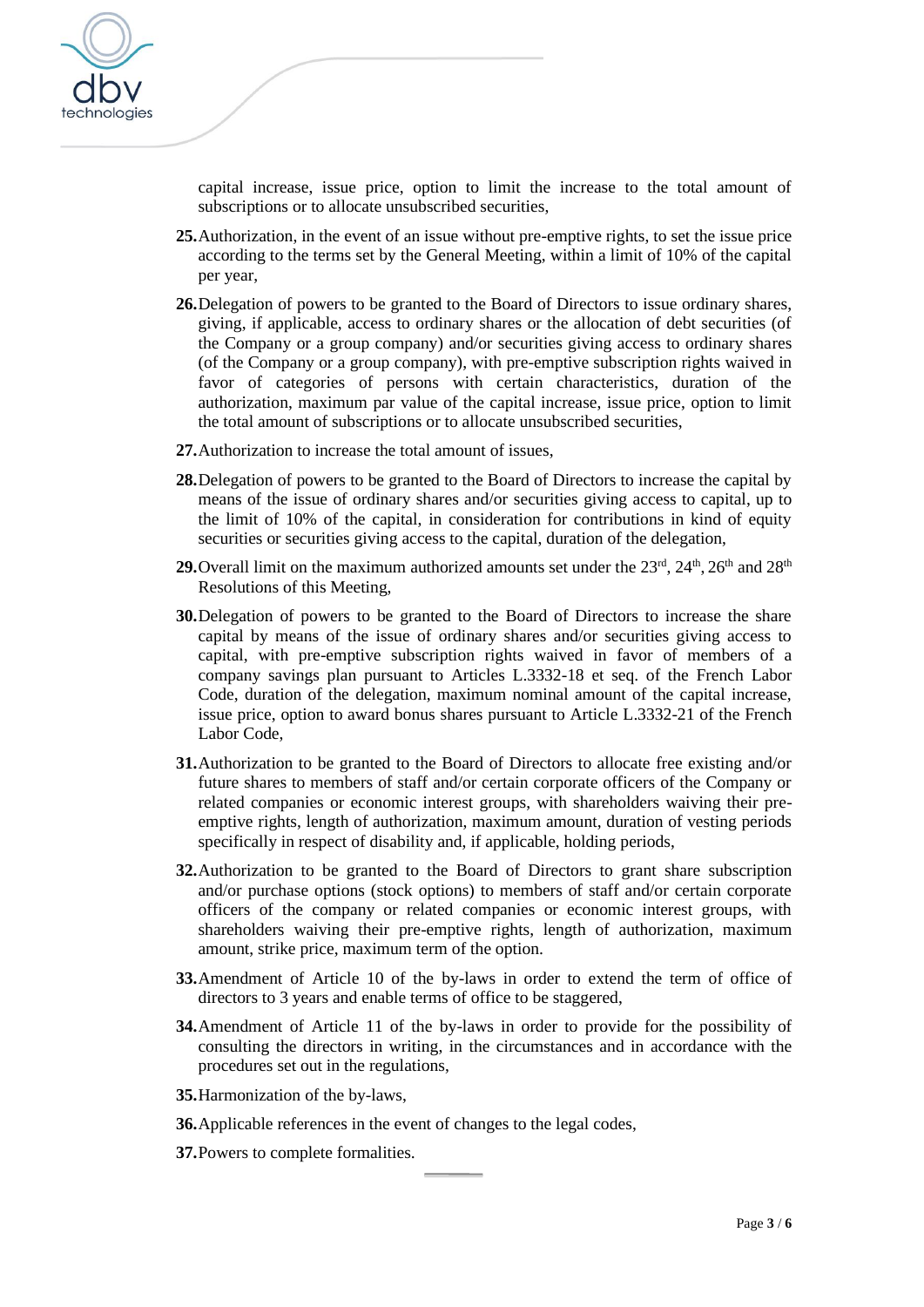

## **Terms and Conditions of Participation**

All shareholders, regardless of the number of shares they own, have the right to participate in this meeting under the legal and regulatory conditions in force, either by giving a proxy to the Chairman of the General Meeting, or by voting by mail, in particular by Internet voting via Votacess. On the other hand, in view of the current administrative measures prohibiting collective gatherings for health reasons, shareholders and other persons entitled to attend the General Meeting will not be able to attend in person.

In accordance with article R. 225-85 of the French Commercial Code, only those shareholders who can prove their status by having their shares registered in their name, or in the name of the intermediary duly registered on their behalf, on the second business day prior to the meeting, i.e. **Thursday, April 16, 2020 at midnight, Paris time** (hereinafter D-2), either in the registered share accounts or in the bearer share accounts held by their authorized intermediary, will be admitted to participate in the meeting.

**For registered shareholders**, this registration in the registered share accounts on D-2 is sufficient to enable them to participate in the General Meeting.

**For bearer shareholders**, it is the authorized intermediaries who maintain the bearer share accounts who directly prove their clients' status as shareholders to Société Générale (the centralizing institution for the meeting mandated by DBV Technologies) by producing a certificate of participation which they attach to the single postal voting or proxy form drawn up in the name of the shareholder or on behalf of the shareholder represented by the registered intermediary.

In order to facilitate their participation in the General Meeting, the Company also offers its shareholders the possibility of voting via Votaccess.

#### **The Votaccess website will be open from Friday, April 3, 2020 at 9:00 a.m. to Friday, April 17, 2020 at 3:00 p.m., Paris time**.

In order to avoid any possible bottleneck on the Votaccess platform, shareholders are strongly recommended not to wait until the end of the opening period of Votaccess to enter their instructions.

Only holders of bearer shares whose account-holding institution has subscribed to the Votaccess system and offers them this service for this general meeting will be able to access it. The securities account holder of the bearer shareholder, who does not subscribe to Votaccess or who makes access to the site subject to conditions of use, will indicate to the shareholder how to proceed.

#### **Shareholders wishing to participate in the General Meeting may choose one of the following options:**

- give proxy to the chairman of the general meeting;

- vote by mail.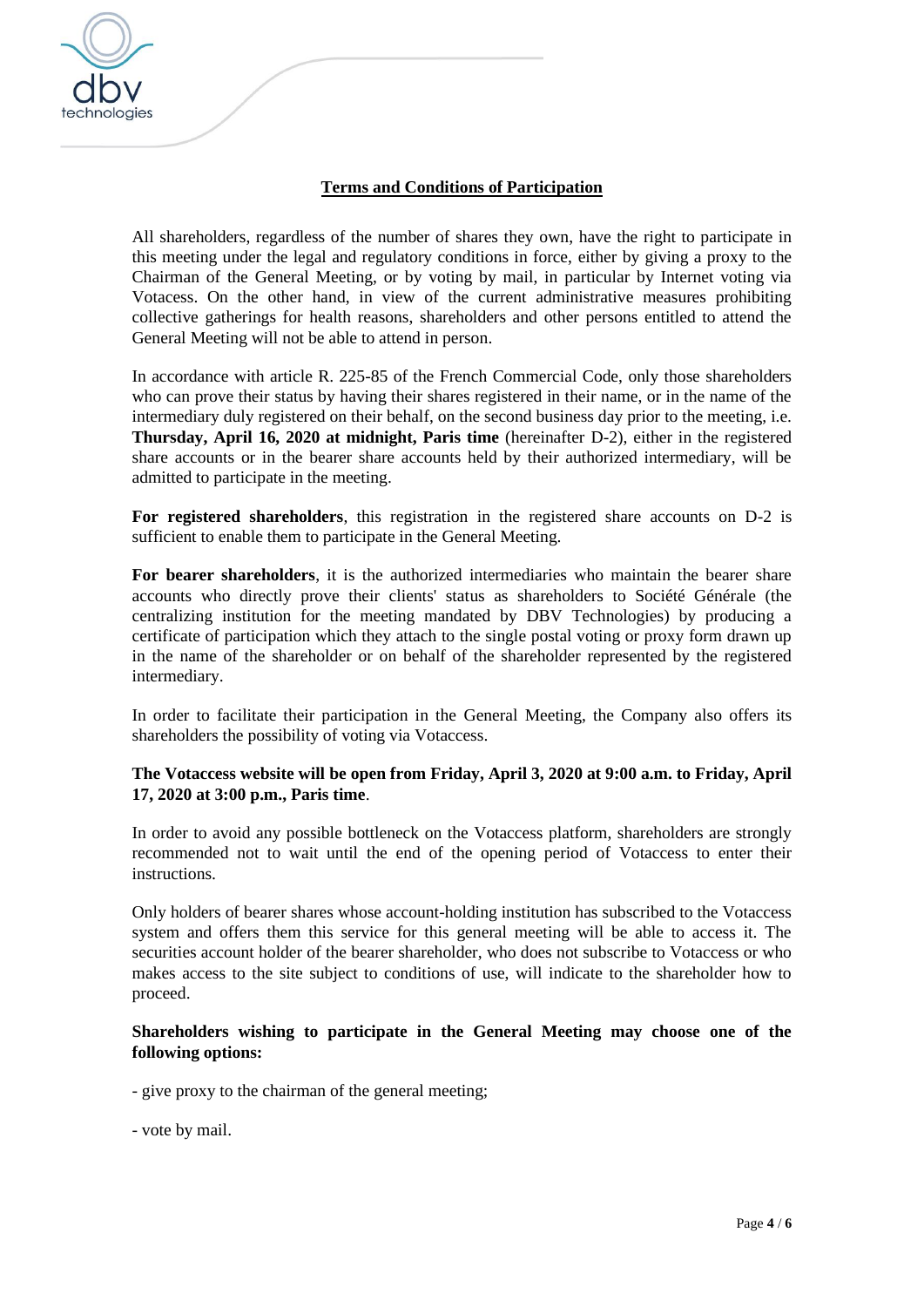

**Shareholders who have chosen to vote by mail or to give proxy to the Chairman using the single form may:**

- **If you are a registered shareholder**: by mail, return the single form for voting by mail or by proxy that will be sent to you with the notice of meeting using the enclosed T envelope; or by Internet, log on to [www.sharinbox.societegenerale.com](http://www.sharinbox.societegenerale.com/) no later than Friday, April 17, 2020 at 3:00 p.m., Paris time;

- **in the case of bearer shareholders**: by post, request this form from the financial intermediary with which their shares are registered, as of the date of the meeting, which request must be received at least six days prior to the date of the meeting, at the following address Société Générale, Service des Assemblées (CS 30812 - 44308 Nantes Cedex 3); or via Internet, log on to the portal of its securities account holder to access the Votaccess site in accordance with the terms and conditions set out below, no later than 3 p.m., Paris time, on **Friday, April 17, 2020**.

Postal votes cast by paper means will only be taken into account if the duly completed and signed forms (and accompanied by the certificate of participation for bearer shares) reach the aforementioned Meetings Department of Société Générale at least three days before the date of the general meeting, i.e. **Friday 17 April 2020**.

In accordance with the provisions of Article R. 225-79 of the French Commercial Code, notification of the appointment and revocation of a proxy to the Chairman may also be made in the following manner:

- by post, using the voting form sent either directly **for registered shareholders**, using the prepaid reply envelope attached to the notice of meeting, or by the holder of the share account **for bearer shareholders** and received by the Société Générale, Service des Assemblées (CS 30812 - 44 308 Nantes Cedex 3) no later than **Friday 17 April 2020** ;

- by electronic means, by connecting, **for registered shareholders** to the [www.sharinbox.societegenerale.com](http://www.sharinbox.societegenerale.com/) website, **for bearer shareholders** to the portal of their securities account holder to access the Votaccess website, in accordance with the terms and conditions described below, no later than **Friday, April 17, 2020 at 3:00 p.m., Paris time**.

In accordance with the provisions of Article R. 225-85 of the French Commercial Code, any shareholder who has already voted by mail or sent a proxy to the Chairman may no longer choose another means of participating in the meeting, but may nevertheless sell all or part of his shares. However, if the transfer of ownership occurs before D-2, the Company shall invalidate or modify, as the case may be, the vote cast by mail, the proxy or the certificate of participation, as the case may be.

To this end, the authorized intermediary holding the account shall notify the Company or its agent of the transfer of ownership and provide it with the necessary information. No transfer of ownership made after D-2, regardless of the means used, shall be notified by the authorized intermediary holding the account or taken into consideration by the Company, notwithstanding any agreement to the contrary. It should be noted that for any proxy given by a shareholder without indication of a proxy holder, the chairman of the General Meeting shall cast a vote in favor of the adoption of draft resolutions presented or approved by the Board of Directors, and a vote against the adoption of all other draft resolutions.